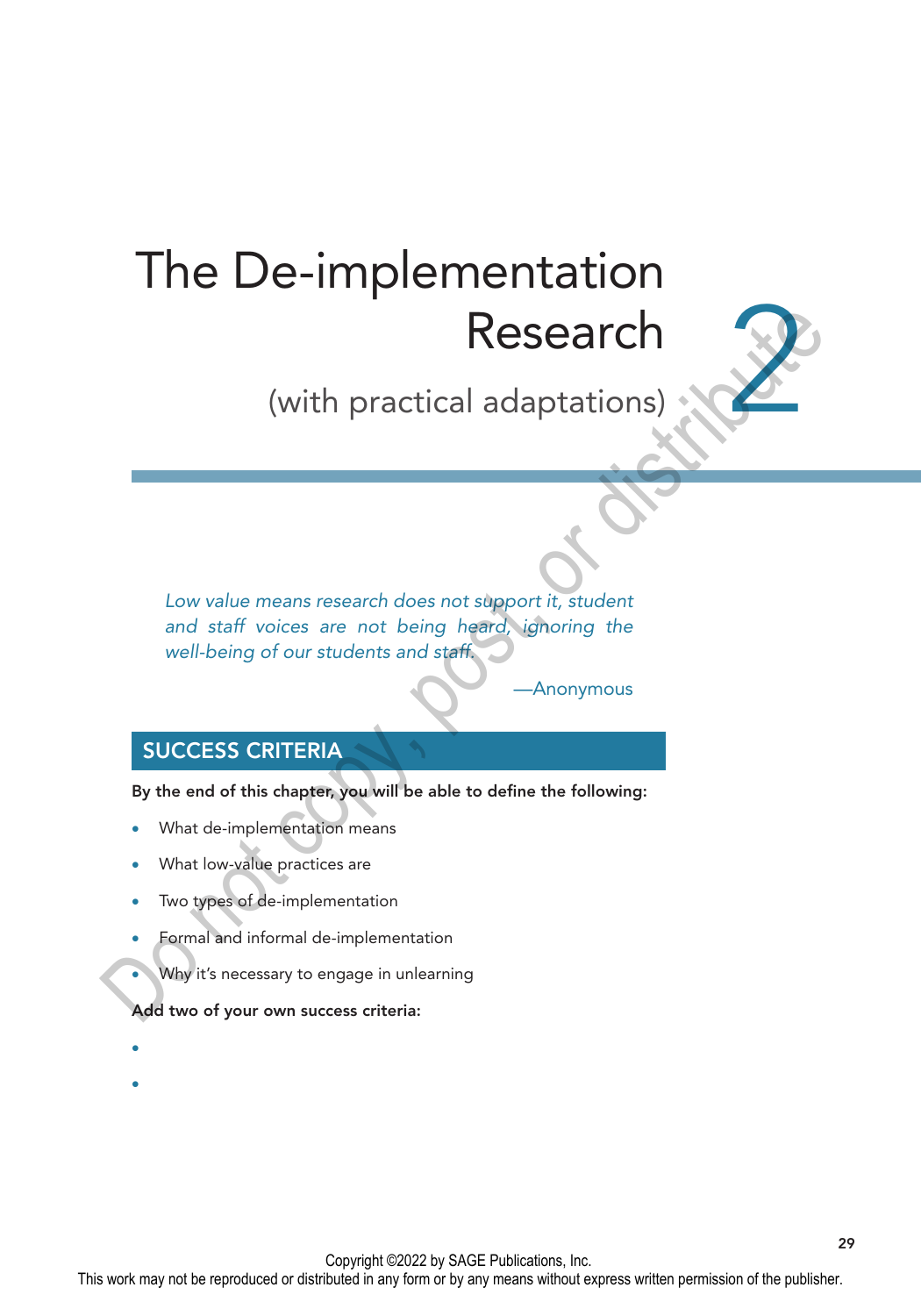Regardless of which country you are leading and teaching in, deimplementation isn't something you should just want to do as a school community; it is something your school community *needs* to do. Why? Because somewhere in all the hundreds of actions, activities, and initiatives you already engage in, along with those you want to engage in, there are countless ones you no longer need. Yet it's important to remember that engaging in new strategies is not an issue if they help provide an impact on student learning. That impact we are always looking for is at least a year's worth of growth for a year's input.

As someone who facilitates workshops and delivers keynotes, I know my job is to provide practical insight and strategies. For a while, though, I was uncomfortable that some people attended my workshops or keynotes with the hope of adopting yet another strategy, and I began to think de-implementation was about stopping them from having that mindset. I soon realized that my own assumptions about de-implementation were wrong, and that will be illustrated in the following Case in Point. at impact on student learning. That impact we are always look<br>
ing for is at least a year's worth of growth for a year's input.<br>
As someone who ficilitates workshops and delivers keypnotes. J know<br>
ing for is<br>
any ipo is t



## CASE IN POINT

#### New Is Not Automatically Bad

Over the years I have been running workshops, I typically began each session with success criteria. I explained that I knew the presentation would be successful because I had learning intentions and success criteria tied to it. These criteria gave me the confidence that I would effectively lead learning for participants by the end of the presentation.

During summer 2021, I began asking the audience for their own success criteria. How would they know that they learned the content? There are always people in the audience who have no idea why they are there, because they were "voluntold" to be there, and I wanted to change that experience for them. However, after asking the audience for their success criteria, I noticed that most of the audience wanted to walk away with one new strategy. That's the popular answer, right? As educators, we go into every learning experience wanting to gain one more tool for our educational toolbox. However, de-implementation changed my mindset on that goal. I began telling the audience that should be the last thing they wanted to walk away with at the end of the presentation.

Copyright ©2022 by SAGE Publications, Inc.

worth of growth for a year's input."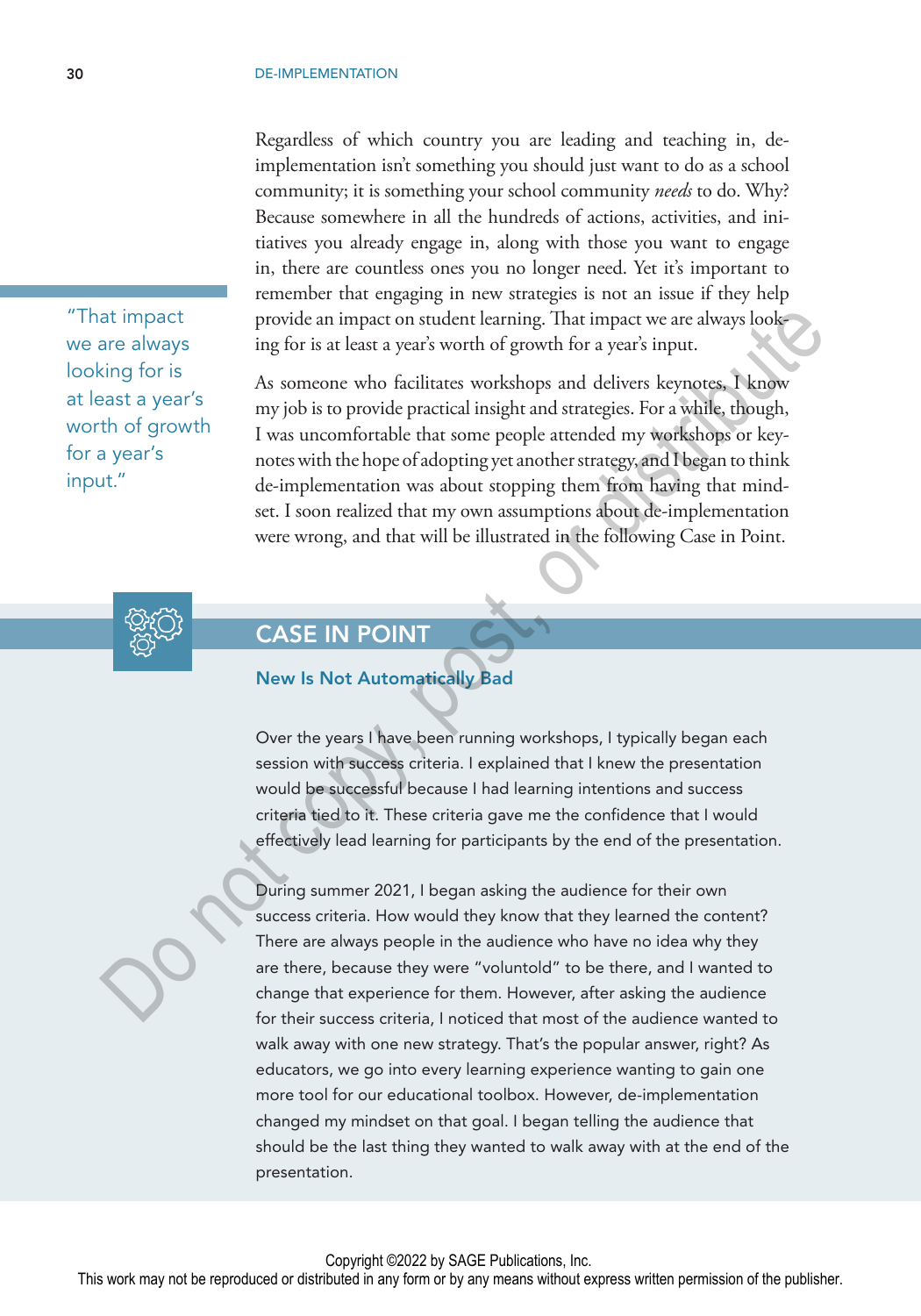I suggested that the first action is to evaluate the strategies they are currently using to see if they are working. However, as my understanding of de-implementation evolved, I realized it's important to find new strategies. New strategies may help breathe new life into someone's career, or a new strategy could be the trick a teacher needs to elevate student voice in their classroom.

I realized I was assuming that de-implementation was merely about getting rid of practices that were not working, and I had not considered that de-implementation was also about bringing in new practices that could add value to the student learning experience.

I'd like to provide some food for thought: If discovering new ideas is not a bad thing, then maybe what teachers and leaders can do when attending workshops and keynotes is an activity to make sure they are leaving those venues with the best possible list of strategies for their classroom or school. I realized I was assuming that de-implementation was merely about<br>
getting rid of practices that were not working, and I had not considered<br>
that de-implementation was also about bringing in new practices that<br>
could add v

In the following Clutter Check, try this strategy to make sure you aren't adding too much to your plate.

The next time you attend a workshop, try this activity I learned from Jeana Williams and Melody Morgan from the Arkansas Public School Resource Center (APSRC). Take the following steps:

- Grab a paper plate when you get home after the workshop.
- Write down all the strategies you picked up during the session that you promised yourself you would use back at school.
	- Cross out three of the strategies you swore you would use.
		- The ones left on the plate are probably the ones you can commit to.

#### Defining De-implementation

If teachers and leaders begin engaging in de-implementation, it will help foster deeper and more impactful practices. After all, leaders and teachers can't go deep if they're spread too thin. But note: de-implementation

This work may not be reproduced or distributed in any form or by any means without express written permission of the publisher.

## **CLUTTER CHECK**

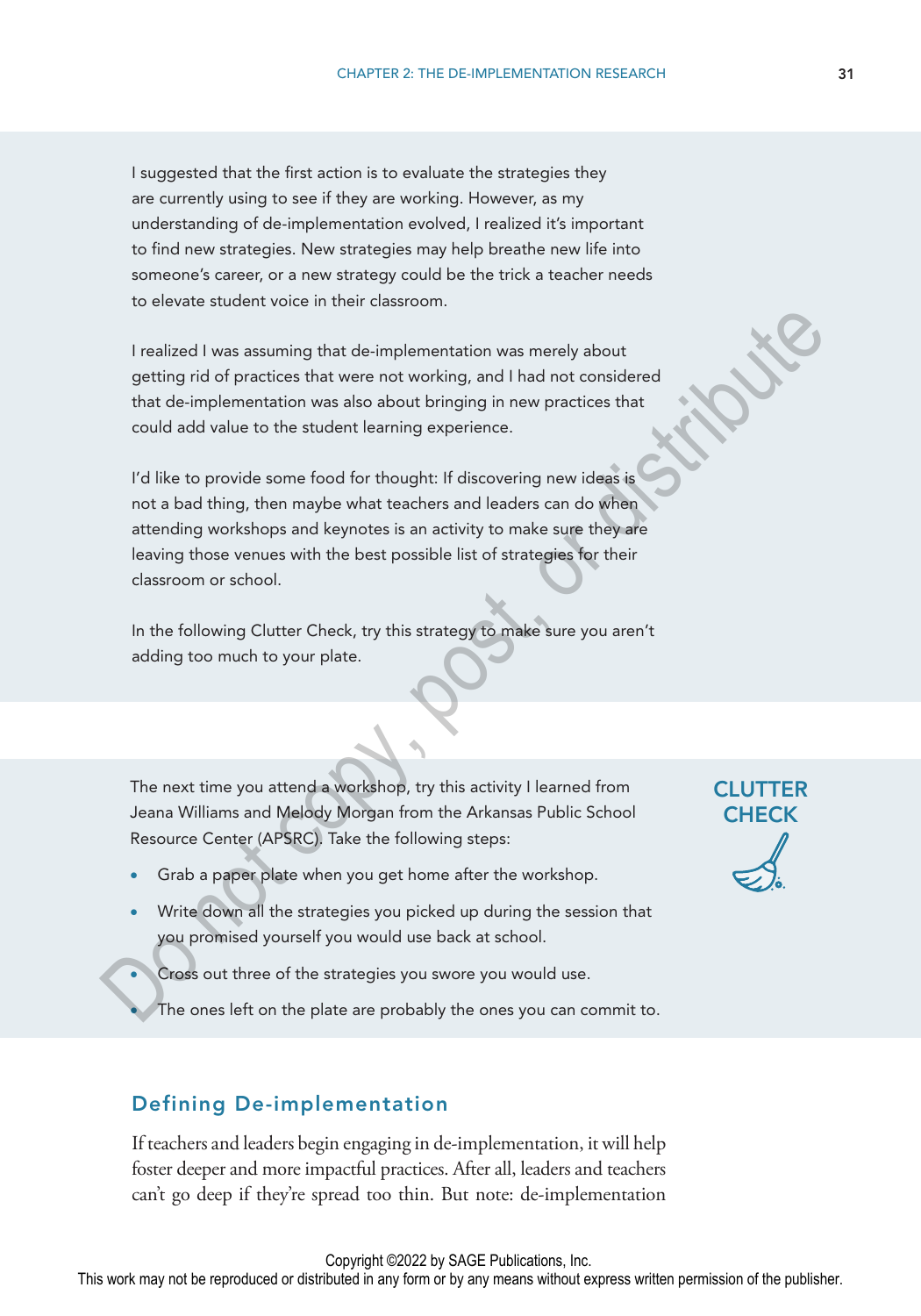must be based in both direct and indirect evidence; so please do not close the book yet and say, "Woo-hoo! Let's start getting rid of stuff we don't like!" It is far more deliberate than that.

What I'm referring to here is conscious de-implementation. We need to make a conscious effort to look at our practices and understand whether they are impactful or not. If they are not, we need to understand why. It may be that we need to approach them differently or replace them with something that is far better for our students. Before we can embark on this journey, however, we need to know what de-implementation is.

## The Science

De-implementation is based in the dissemination and implementation science shared in Chapter 1. Van Bodegom-Vos et al. (2017) define de-implementation as the process of "abandoning existing low-value practices." This research originated in the medical field, but recently studies have been published in the field of school psychology as well.

In fact, when looking at the research from a social-science perspective, which is quite a new concept, McKay et al. (2018, p. 190) define de-implementation "as the discontinuation of interventions that should no longer be provided." The key to the research, and what makes it so difficult to agree on at times, is the term "low-value practices" and the process behind deciding which interventions "should no longer be provided." The book<br>
vary, the may be take we need to approach them one<br>
strategy of the street of the street of the street of the street of<br>
the street of the street of the street of the street of the street<br>
there they are<br>
de-imp

Before your team can begin the work of defining low-value practices, or those practices that should no longer be provided, it's important to consider your *why*. De-implementation shouldn't be seen as the shiny new toy; so this Clutter Check focuses on why you believe you need to move forward with this work in the first place.

CLUTTER **CHECK** 

Please take a moment to define your *why*. Answer the following questions:

- Why are you interested in de-implementation?
- What do you hope the process of de-implementation will do for your classroom or school?
- What are your success criteria? Meaning, what does successful de-implementation look like for your classroom or school?

Copyright ©2022 by SAGE Publications, Inc.

This work may not be reproduced or distributed in any form or by any means without express written permission of the publisher.

"We need to make a conscious effort to look at our practices and understand whether they are impactful or not."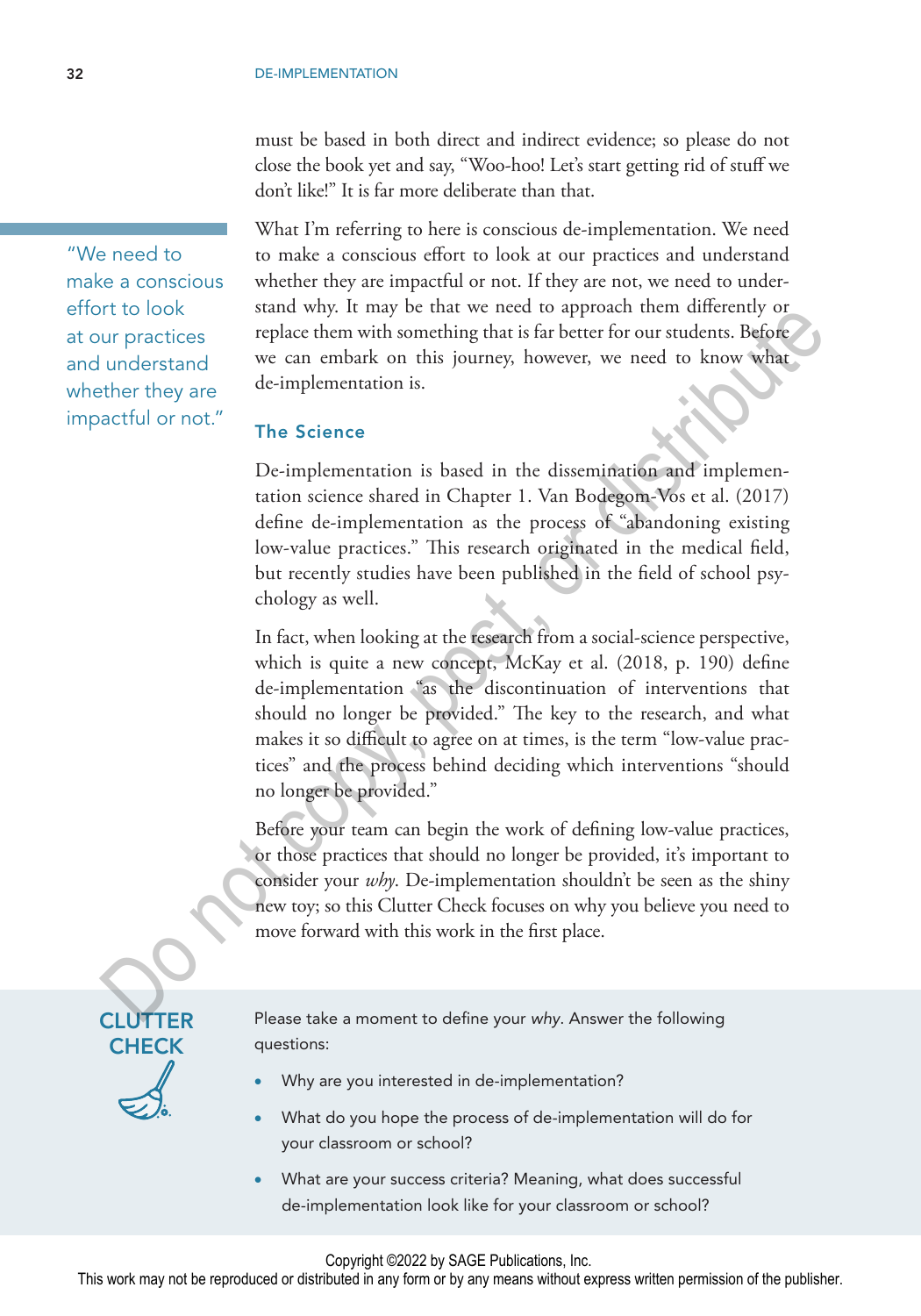#### "Low-Value" Misconceptions

What I learned while researching this book is that what is considered low value to one person may in fact be high value to another. This tension does not necessarily happen because either party has a plethora of research on how effective the practice is but more because, as discussed in Chapter 1, one person likes the practice and the other does not.

McKay et al. (2018, p. 190) use an example of the Drug Abuse Resistance Education program (D.A.R.E.), which was implemented in many schools but was not supported by research. They write, "When evidence of effectiveness became part of the criteria for obtaining federal funding, the program was revised in 2003 but failed to demonstrate effectiveness" (p. 192). However, the researchers go on to say, "D.A.R.E. continues to be widely implemented; the program estimates that it is present in 75% of the nation's school districts and is taught in all 50 states" (p. 192). McKay et al. suggest that there are many interventions within the social-science field that have not been evidence-based but have been maintained "via persuasion, training, or tradition" (p. 190). McKay et al. (2018, p. 190) use an example of the Drug Abuse<br>
Resistance Education program (D.A.R.E.), which was implemented in<br>
many schools but was not supported by research. They write, "When<br>
evidence of effectiveness

As a teacher in a high-poverty city school in 2002, I remember having the D.A.R.E. program in our school and loving the idea behind it, but I also remember that in the 2004 school year it was no longer offered because funding was cut due to lack of evidence that it worked. It felt right, but the bottom line is that it was wrong. Our feelings and instincts are powerful persuaders and can at times mislead us.

What also makes low value an interesting area of tension is that when I began surveying leaders and teachers in coaching sessions and workshops, I found that many people considered low-value practices the ones that they felt were done to them, as opposed to any practices they voluntarily engaged in within their classroom or school. Objectively, we know that something imposed externally can be an effective practice. But if there has been no buy-in or proper training, that effectiveness may never have the chance to reveal itself.

#### The Reality of "Low-Value" Practices

To provide some research, and a bit of a deeper understanding here, Farmer et al. (2021) suggest that low-value practices are those that

- have not been shown to be effective and efficacious,
- are less effective or efficacious than another available practice,
- cause harm, or
- are no longer necessary.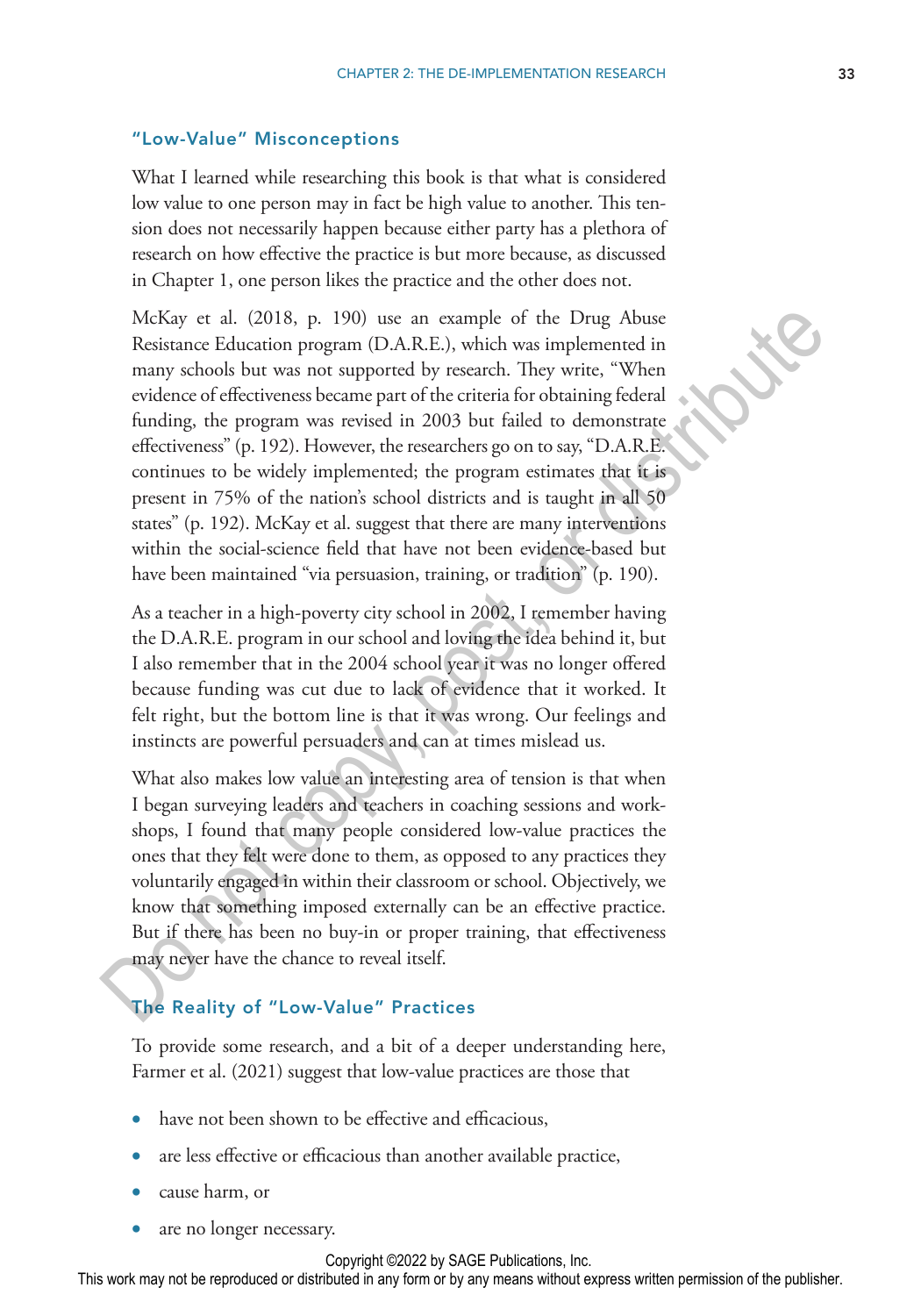McKay et al. (2018) write, "Dissemination and implementation science, which is dedicated to enhancing the successful uptake and implementation of research, increasingly recognizes the importance of also understanding when and how it is appropriate to decrease or end interventions" (p. 189). It's important to understand the circumstances for when de-implementation is appropriate.

In fact, de-implementation should be seen as a way to build sustainability within schools. McKay et al. (2018, p. 190) narrow Farmer et al.'s (2021) work a bit to three circumstances or criteria for when de-implementation is appropriate:

(a) **When interventions lack effectiveness or are harmful**— This means that educators must be aware of declining data; increases in negative data such as the number of students asked to leave their classroom to go to the main office or number of suspensions; or a decrease in student and/or staff engagement. All of these speak to low effectiveness or poor fidelity.

(b) **When more effective or efficient interventions become available**—This is an area where educators need to be careful, because they will want to ensure that the new practice is better than what they are already using and that they are not simply chasing after the next hot fad.

(c) **When the health or social issue of concern dissipates**—This research is from the medical field; so another way of looking at this within our educational context would be to say when the area of need is no longer there. Take a Multi-Tiered System of Support (MTSS), which offers targeted support for students who are struggling. At some point the interventions will work and the student will not need that targeted support any longer. This is difficult because sometimes MTSS and its counterparts, like Academic Intervention Services (AIS), are used as a gateway to identify a student for special education, as opposed to being seen as short-term targeted support to help students become successful. Fact, de-<br>
invistmin schools. McKay et al. (2018, p. 190) narrow Farmer et al.<br>
lementation (2021) work a bit to three circumstances or criteria for when de-imple-<br>
way to build<br>
way to build<br>
way to build<br>
(a) When inter

- What is a strength of starting a de-implementation process in your school?
- What is a weakness of beginning a de-implementation process?
- What is an opportunity that the de-implementation process may create for your school or district?
- What is a threat to the de-implementation process in your school or district?

Copyright ©2022 by SAGE Publications, Inc.

This work may not be reproduced or distributed in any form or by any means without express written permission of the publisher.

"In fact, deimplementation should be seen as a way to build sustainability within schools."

> CLUTTER **CHECK**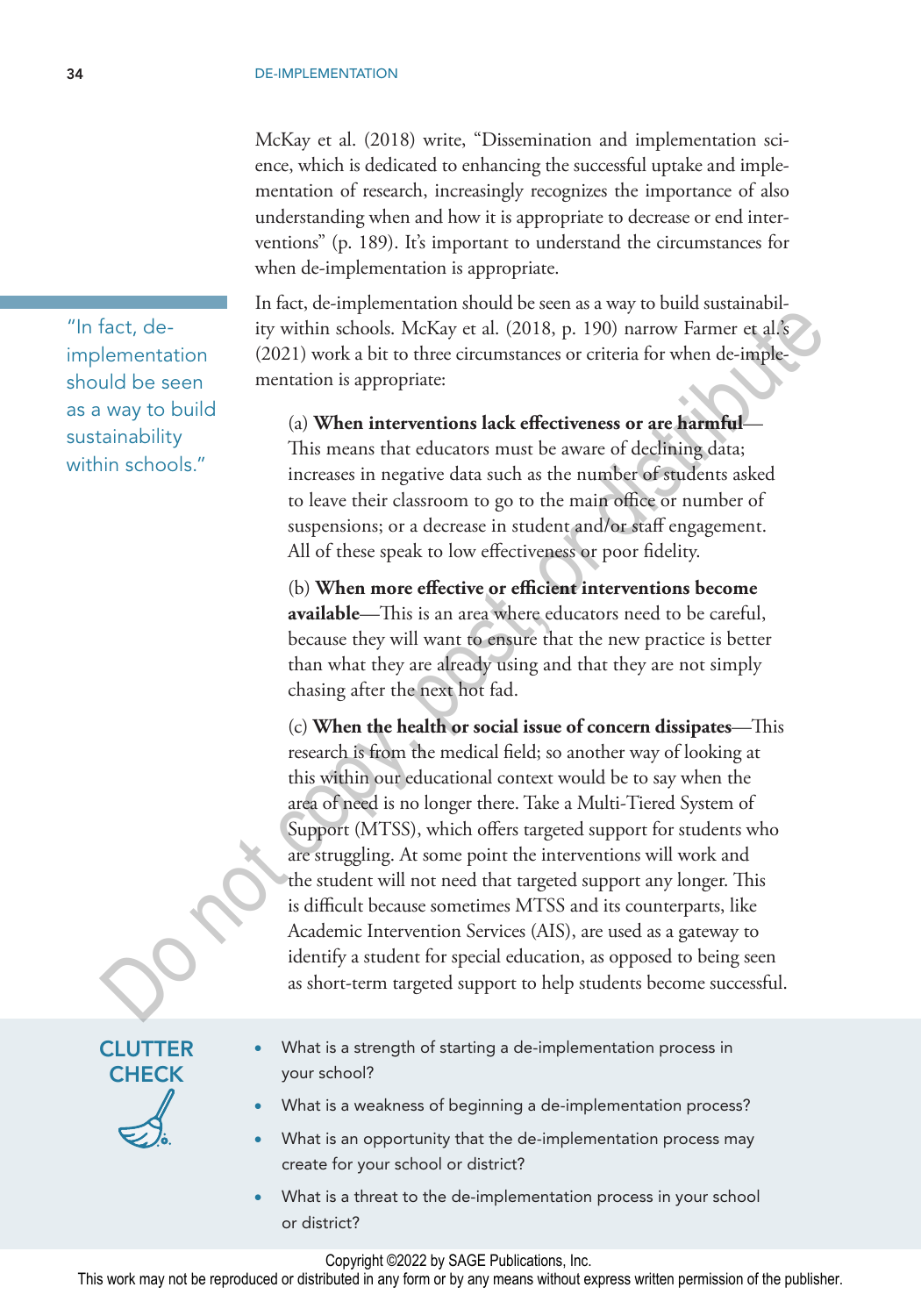#### Two Types of De-implementation

Wang et al. (2018) suggest that de-implementation comes down to four areas: partial reduction, complete reversal, substitution with related replacement, and substitution with unrelated replacement of existing practice. When we look at these four areas, it seems a bit complicated, right? I'd prefer to uncomplicate the topic and look at it as a process teachers and leaders go through to be more minimalist in their practice. Yes, perhaps when we work in the medical field it must be complicated due to compliance issues, but within education we can streamline a bit.

For our purposes I have consolidated the work of Wang et al. (2018) and suggest it might be more useful for educators to focus on two areas instead of four. What I am proposing is that we continue to use partial reduction but we take the other three and combine them into a category called replacement action (see Figure 2.1).

#### Figure 2.1

- Partial reduction
- Complete reversal
- Substitution with related replacement
- Substitution with unrelated replacement of existing practice

Wang et al. (2018) offer us support in this suggestion: "Partial reduction/reversal of practice may require minimal learning effort because new skills are not required for an established practice, but some degree of education is needed on the new evidence" (p. 106). They go on to say, "Complete reversal or discontinuation of an existing practice without replacement may require significant effort to overcome confirmation bias or loss aversion that might slow or prevent discontinuation" (p. 106). process teachers and teachers on the medium sate of the medium sate that there is proposed by a medium sate of the medical field it must be complicated due to compliance issues, but within education we can streamline a bit

There is an additional reason why I am suggesting consolidating the four aspects of de-implementation into two aspects, and that is because regardless of what we discontinue, we will replace that time with something else—likely the opportunity to go deeper with another practice that is more worthwhile.

Before we move any further, I'll ask you to process this information in the Clutter Check. I want you to consider how you have done this work before. Although you may not know it, you have most likely already partially reduced or replaced an action in your teaching and leading. Copyright ©2022 by SAGE Publications, Inc.

"Regardless of what we discontinue, we will replace something else—likely the opportunity to go deeper with another practice that is more worthwhile."

This work may not be reproduced or distributed in any form or by any means without express written permission of the publisher.

that time with

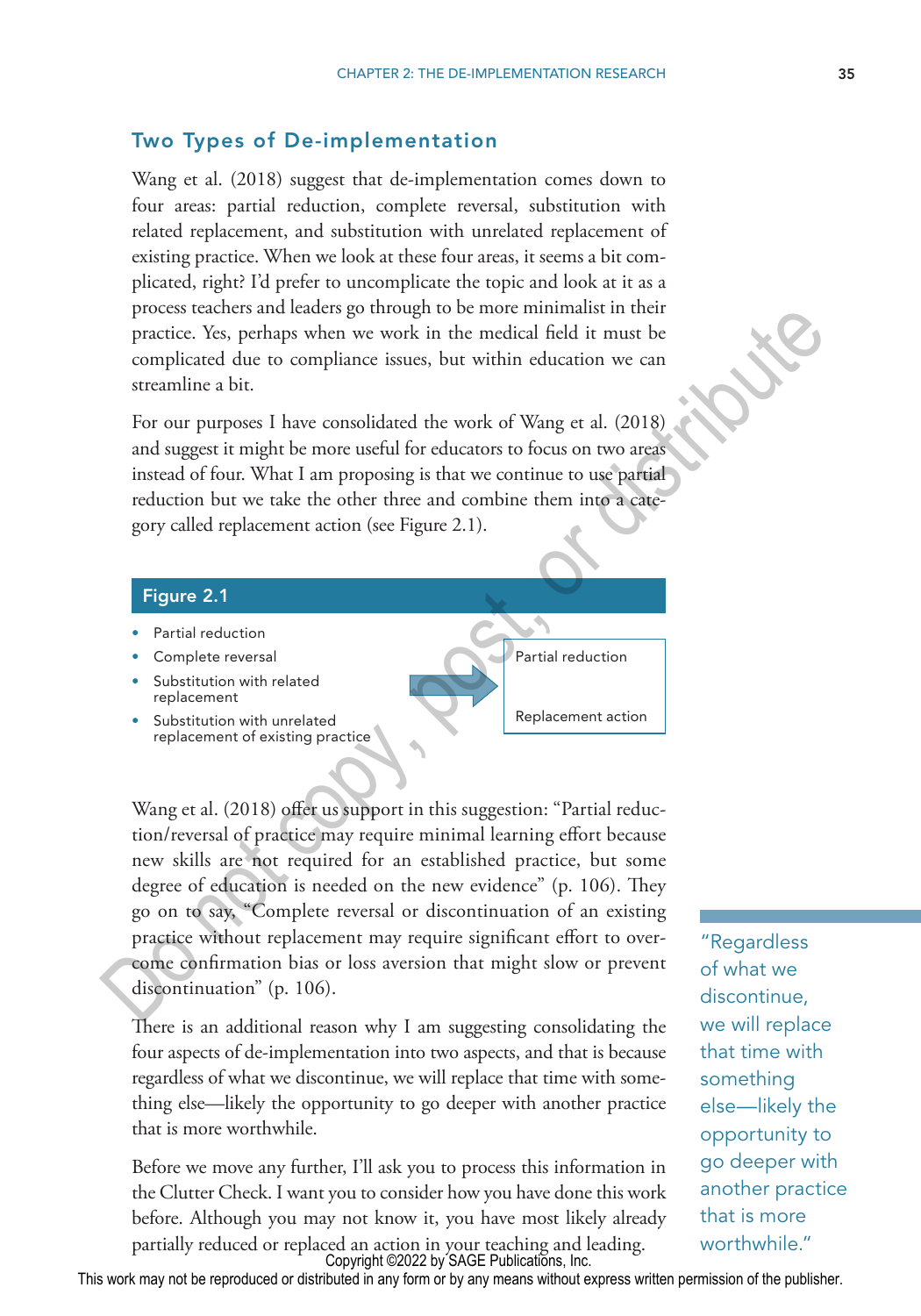

In your career as a teacher or leader, what have you partially reduced in your practices before? For example, have you ever partially reduced the amount of homework you gave to students each night? Write your example here:

In your career as a teacher or leader, think of a time when you engaged in a replacement action because something you were doing was not working. For example, you used to lecture a lot, then moved in the direction of engaging in cooperative learning for students instead. Write your example here:

## Formal and Informal De-implementation

One of the other important considerations is that of informal and formal de-implementation. In Chapter 4, a formal de-implementation process is introduced for significant school change to make sure that decisions to reduce or replace are well thought out. However, the reality is that not every partial reduction or replacement action needs a formal process. If a teacher in the classroom realizes they are lecturing too much and decides in the moment to move to a collaborative learning model so students can process information, they are certainly not going to ask students to sit quietly while they fill out a de-implementation checklist. The anecdote about the two-day workshop I was facilitating, in the "Case in Point" section in Chapter 1, is a good example of an informal de-implementation. I was providing too many slides and too much information. I needed to quickly reduce that number and replace it with a more practical activity for the audience to engage in. That change improved the learning in a matter of minutes. In your career as a teacher or leader, think of a time when you<br>
engaged in a replacement action because something you were doing<br>
was not vorking. For example, you used to lecture a lot, then moved<br>
in the direction of en

In addition, if teachers and leaders are going to have fewer meetings or check email less often, they do not need to engage in a formal process to do that work. An informal process of de-implementation represents those practices that can be done quickly because we realize they are just not providing the impact we need. What does remain constant in either process is the need to make sure that the decision is based in evidence. Research from reputable sources is one form of data, but if you are constantly exhausted or frustrated, that is a form of data too.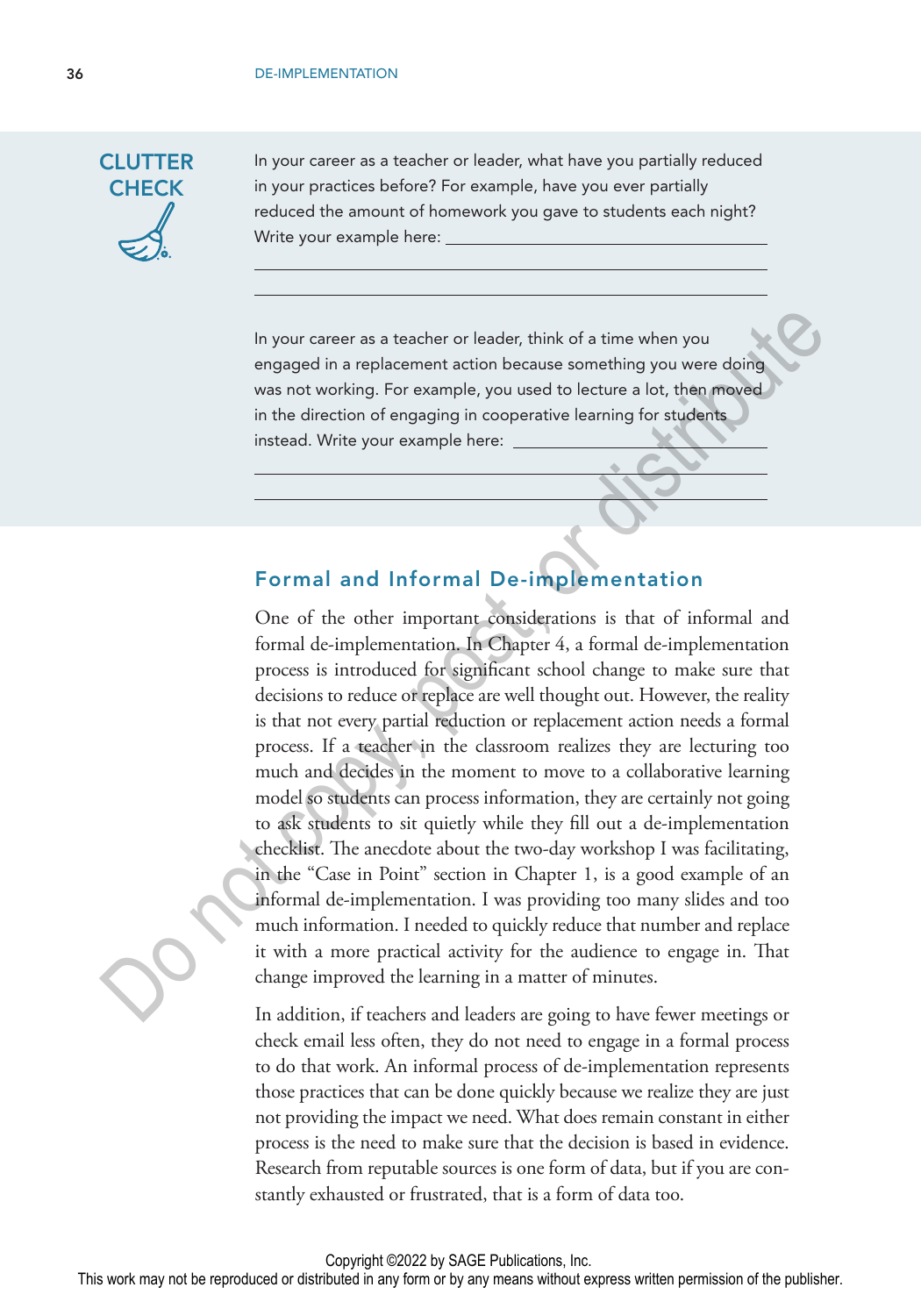The formal de-implementation process needs to be initiated when leadership teams, professional learning communities, or departments are going to change their grading policies, change their literacy program, or do anything else that will impact a large group of teachers and students. The formal de-implementation process is for those initiatives and activities that may impact an entire school community.

#### Cues for Formal or Informal De-implementation

| <b>Cues for Formal or Informal De-implementation</b>                    |                                                                                                                                                                                                                                                                                                                                                                                   |                                                   |
|-------------------------------------------------------------------------|-----------------------------------------------------------------------------------------------------------------------------------------------------------------------------------------------------------------------------------------------------------------------------------------------------------------------------------------------------------------------------------|---------------------------------------------------|
| <b>TYPE</b>                                                             | <b>GUIDING STATEMENTS</b>                                                                                                                                                                                                                                                                                                                                                         | <b>EXAMPLES</b>                                   |
| Informal                                                                | I can make this change on my own.                                                                                                                                                                                                                                                                                                                                                 | Checking email                                    |
| de-implementation                                                       | It impacts only me or my immediate<br>team.                                                                                                                                                                                                                                                                                                                                       | Short response times<br>for students during class |
|                                                                         | I can begin this change immediately.                                                                                                                                                                                                                                                                                                                                              | discussions                                       |
|                                                                         | I can see change within a day.                                                                                                                                                                                                                                                                                                                                                    | Frequency of late nights                          |
| Formal                                                                  | This change requires a team.                                                                                                                                                                                                                                                                                                                                                      | Shifting the middle school                        |
| de-implementation                                                       | This change impacts most of the school.                                                                                                                                                                                                                                                                                                                                           | science program                                   |
|                                                                         | This change requires data collection<br>from a variety of sources.                                                                                                                                                                                                                                                                                                                | Student discipline<br>procedures                  |
|                                                                         | It could take many months or a year to<br>see a result.                                                                                                                                                                                                                                                                                                                           | Levels of family<br>engagement                    |
| <b>Anticipating Roadblocks</b>                                          | It's important to understand that there are positive reasons for focusing<br>on de-implementation, but negative issues will arise as well. For exam-<br>ple, during a keynote focusing on instructional leadership, I brought up<br>the topic of de-implementation, and the assistant superintendent who<br>had brought me in to provide the keynote was heavily concerned people |                                                   |
|                                                                         | within his district would just stop doing things they didn't like. Therefore,                                                                                                                                                                                                                                                                                                     |                                                   |
|                                                                         | a weakness of de-implementation is that if it is not done correctly, it                                                                                                                                                                                                                                                                                                           |                                                   |
|                                                                         | might cause a bit of lawlessness, and we do not want that. Therefore, I                                                                                                                                                                                                                                                                                                           |                                                   |
| have included a de-implementation checklist in this book, which can be  |                                                                                                                                                                                                                                                                                                                                                                                   |                                                   |
| found in Chapter 4. That is also why I offer an intermission section in |                                                                                                                                                                                                                                                                                                                                                                                   |                                                   |

## Anticipating Roadblocks

It's important to understand that there are positive reasons for focusing on de-implementation, but negative issues will arise as well. For example, during a keynote focusing on instructional leadership, I brought up the topic of de-implementation, and the assistant superintendent who had brought me in to provide the keynote was heavily concerned people within his district would just stop doing things they didn't like. Therefore, a weakness of de-implementation is that if it is not done correctly, it might cause a bit of lawlessness, and we do not want that. Therefore, I have included a de-implementation checklist in this book, which can be found in Chapter 4. That is also why I offer an intermission section in the book where I focus on the difference between formal and informal de-implementation. If you are concerned that colleagues will go about de-implementation in the wrong way, consider doing the following:

- Using your instructional leadership team for the formal de-implementation process in your school
- Clearly articulating at staff meetings how to de-implement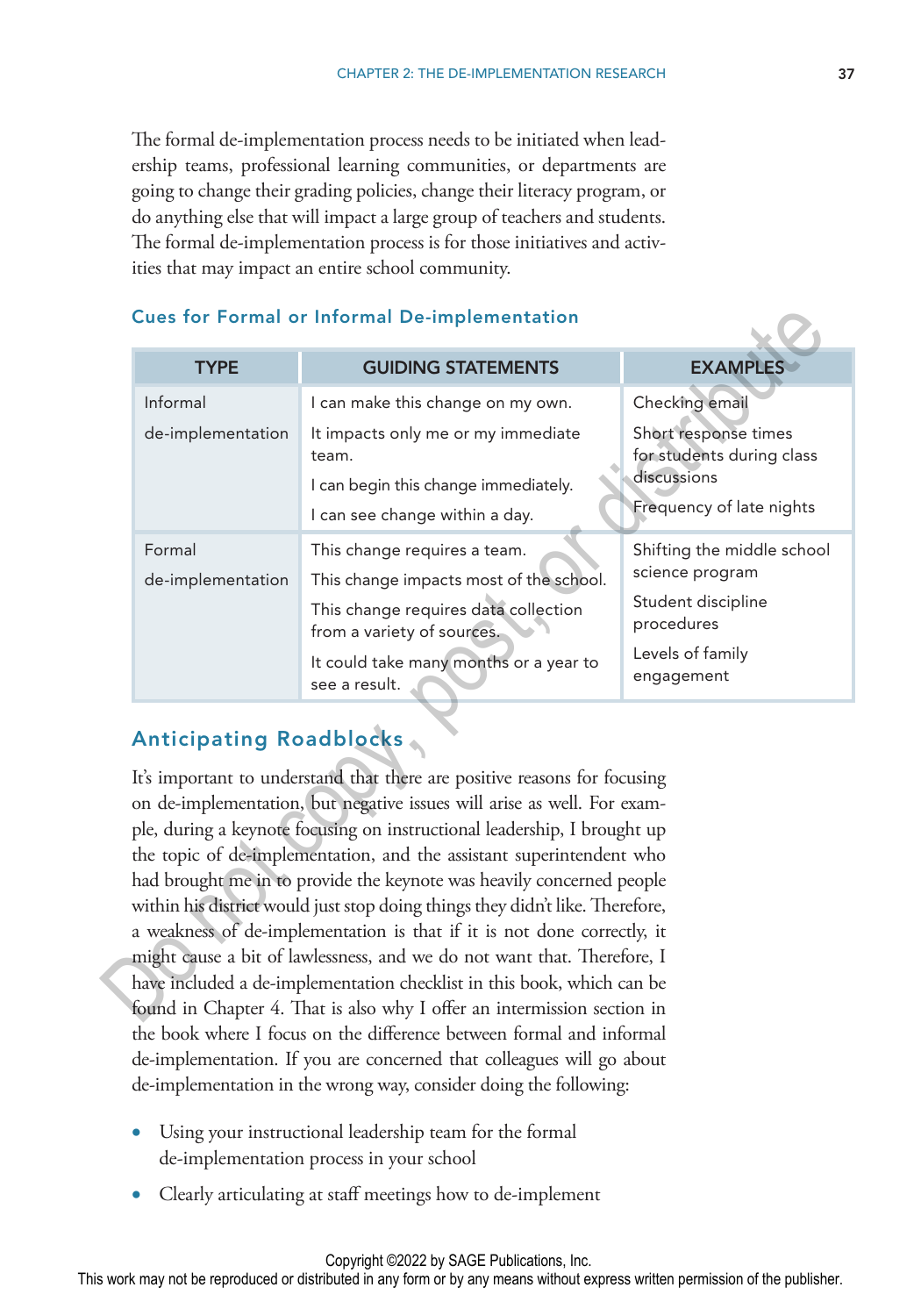Sending staff a blog or article on de-implementation as a precursor to a meeting or as a follow-up after a staff meeting

And keep in mind:

- Teachers and leaders will value de-implementation if superintendents and district offices value de-implementation.
- People who feel safe will be more likely to engage in open discussions about what works and what doesn't.
- When people complain about initiative fatigue, we should probably listen.

## Monitoring Our Minds: Unlearning and Relearning

One area that makes de-implementation challenging at times is that it will involve unlearning and relearning on the part of the educators engaged in the process. We have all been so trained to follow the rules and engage in compliance. We are conditioned as educators to take on more and more for the good of the students, when it may not be good for the students at all.

Wang et al. (2018) suggest, "Unlearning is a process of discarding outdated mental models to make room for alternative models" (p. 106). Dutta (2019) writes that "relearning efforts are grounded in gaining and embodying new knowledge" (p. 3).

For example, when COVID-19 came crashing into our lives, teachers, students, parents, and leaders were asked to go from in-person teaching and learning to pandemic teaching and learning. We were forced to unlearn how we normally operated and relearn new ways to do everything. We had to change our idea of what teaching and learning looked like and figure out how to engage students who were no longer in front of us in a classroom. De-implementation takes unlearning and relearning to help deconstruct our old mental models of how we should operate. You can go about unlearning and relearning in a few ways. • People who feel safe will be more likely to engage in open<br>discussions about what works and what doesn't.<br>
• When people complain about initiative farigue, we shauld<br>
probably listen.<br> **Monitoring Our Minds:**<br> **Die are** 

#### In the End

Conscious de-implementation is important because when we do it, we are taking back the power in our classrooms, schools, and districts. We are exerting our control over the initiatives and actions we are often confined by, taking positive steps toward managing our time differently, and focusing on doing less to have more of an impact on student learning.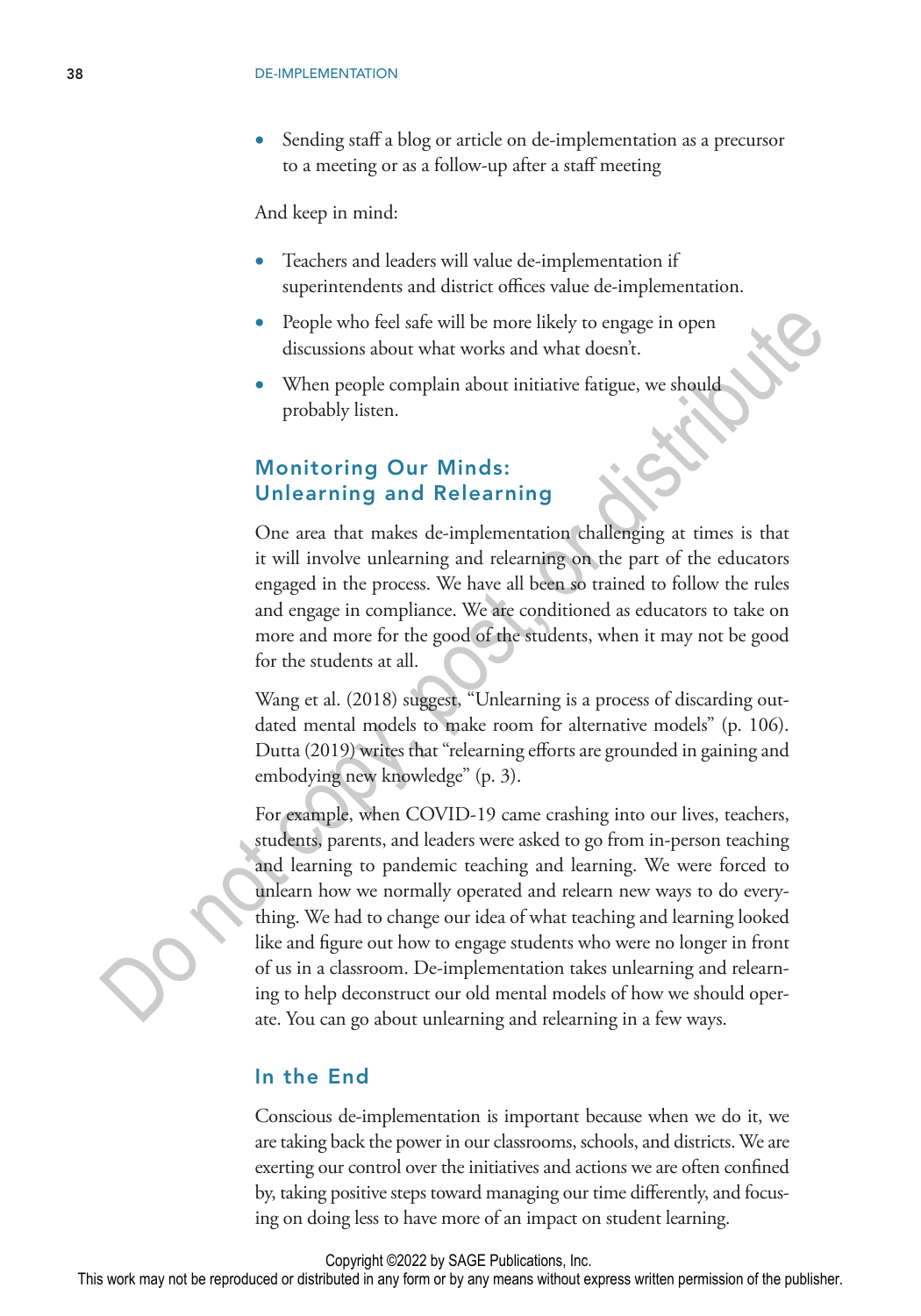## TIPS TO UNLEARN AND RELEARN

- Instead of entering professional learning hoping for a new strategy, begin thinking about how the content being learned fits into your present situation, and whether you are implementing the practice correctly.
- Make a list of any activities, within your own practices, you currently partake in. Then push yourself to find objective evidence that each one is effective. This will take some brutal, internal honesty.
- Notice when you have a strong reaction to an idea, particularly a negative emotion. Explore that discomfort to try to get at its roots.
- If you are exploring this work as a partner or part of a team, consider how you presently engage in discussions, if at all, and consider how you may need to unlearn the roles around the table. (In my collective leader efficacy work, I ask teams to assign roles to everyone around the table, consider the role of status in how they function, and use protocols to focus on intentional professional learning at each meeting.) • Make a list of any activities, within your own practices, you<br>currently partate in. Then push yourself to find objective<br>evidence that each one is effective. This will take some brutal,<br>internal honesty.<br>• Notice when yo

As you read, de-implementation must be based on research and evidence. As Farmer et al. (2021) suggest, low-value practices are those practices that

- have not been shown to be effective and efficacious,
- are less effective or efficacious than another available practice,
- cause harm, or
	- are no longer necessary.

This chapter also defined two ways to de-implement:

- 1) Partial reduction—do less of a practice that is already in place.
- 2) Replacement action—remove a practice and replace it with something better (including more time to focus on current practices that are effective).

As we move on, keep these three points in mind: First, we must understand which strategies are working and which ones are not. Second,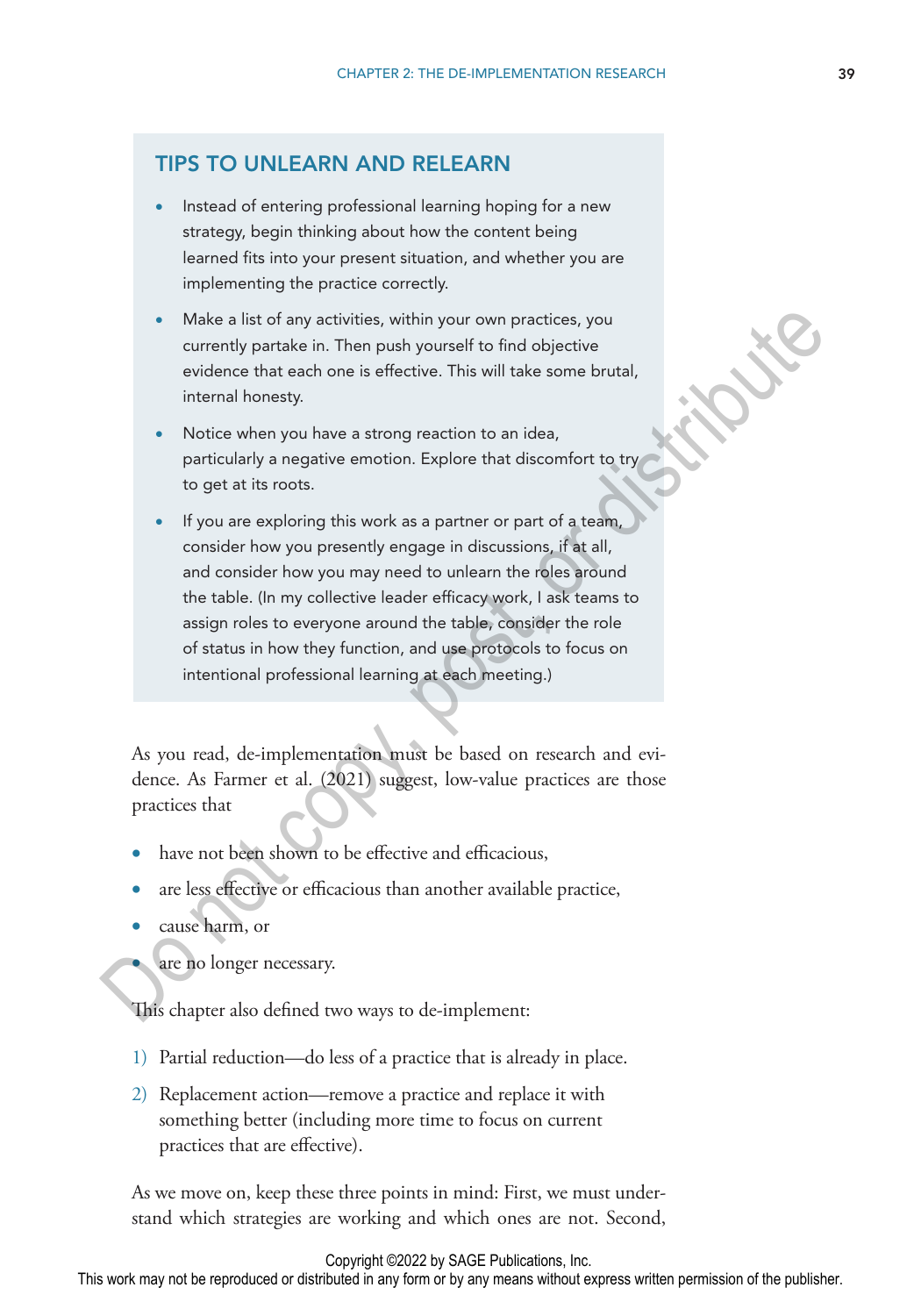we know that workload is at an all-time high, and high workload takes teachers and leaders away from their most important work, which is to focus on student learning. Last, this is a mental health issue. Too often, leaders and teachers talk about well-being but do very little about it. De-implementation should be considered as a strategy to begin finding well-being within our positions as teachers and leaders.

The next chapter will go deeper into the criteria for what to de-implement, with many relevant examples. It will also set the foundation for how to begin a formal de-implementation with your team.



## DISCUSSION QUESTIONS

- 1. How would you define de-implementation?
- 2. McKay et al. (2018) and Farmer et al. (2021) suggest there are criteria for identifying what needs to be de-implemented. How will you use that information as you begin to engage in the de-implementation process? ment culture music user the complete music that the bundation former than the complete music that the foundation of the bundation for the bundation formula de-implementation with your tream.<br>
DISCUSSION QUESTIONS<br>
1. How w
	- 3. What are your initial thoughts about what needs to be de-implemented in your classroom or school?
	- 4. What do you see as the biggest barriers to engaging in this work?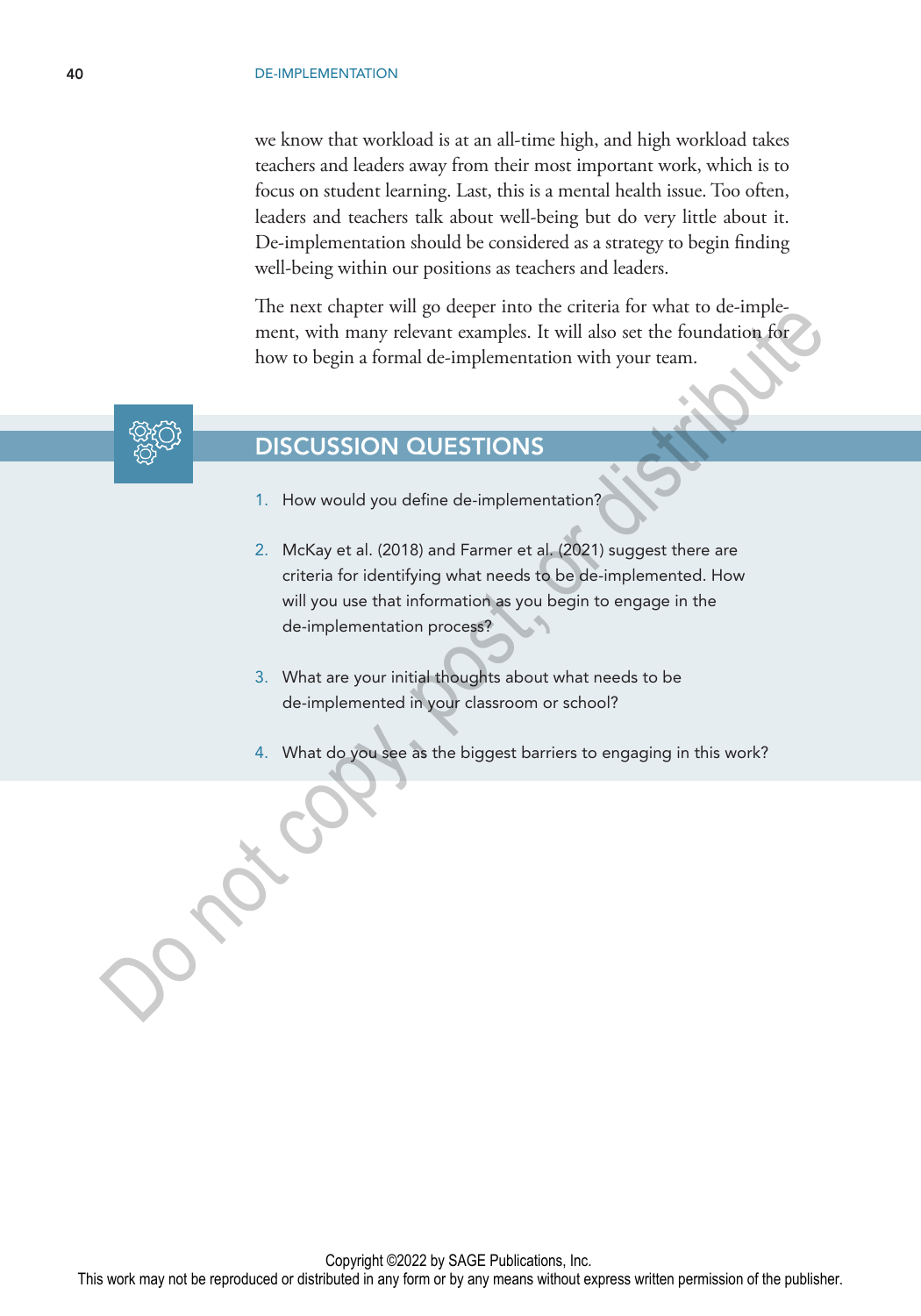## **INTERMISSION**

#### Beliefs, Distractions, and Opportunities for Change

I'm a fan of the arts, especially stage shows. During most Broadway and West End shows or off-Broadway and off–West End shows, there is an intermission. It gives us time to run to the restroom—and hope there isn't a line—and perhaps grab our favorite beverage. During that time, we reflect on what we just saw and think about what may be coming next in the performance.

My hope is that this topic of de-implementation is part drama and part comedy. The comedy should be the fun you have while engaging in this process. Take time during your conversations to laugh with one another. Learning should be joyful. We need more comedy in our lives! For the intermission in this book, there is one activity and one clarification.

At the beginning of the book, I asked you to write three beliefs using the image you see below. On the left side, you wrote the relevant activities you engage in to support those beliefs. On the right side, you wrote the actions that distract you from obtaining those beliefs.

Let's use the following activity to see if any of that information has changed. Once again, write your three beliefs, as well as relevant actions and distractions. Take time to notice if any of them have changed.

Additionally, I have added an image to help you brainstorm your ideas focusing on distractions. Here I'll ask to you write down the distractions to see if there is anything you can do differently. For example, people will talk about faculty meetings being a distraction because they are agenda-driven and not helpful. However, through conversations as a team when it comes to de-implementation, people share their concerns about the ineffectiveness of faculty meetings, and the team may move forward toward a flipped faculty meeting process. intermission. It gives us time to run to the restroom—and hope there isn't<br>a line—and perhaps grab our favorite beverage. During that time, we<br>effect on what we just saw and think about what may be coming next in<br>the perfo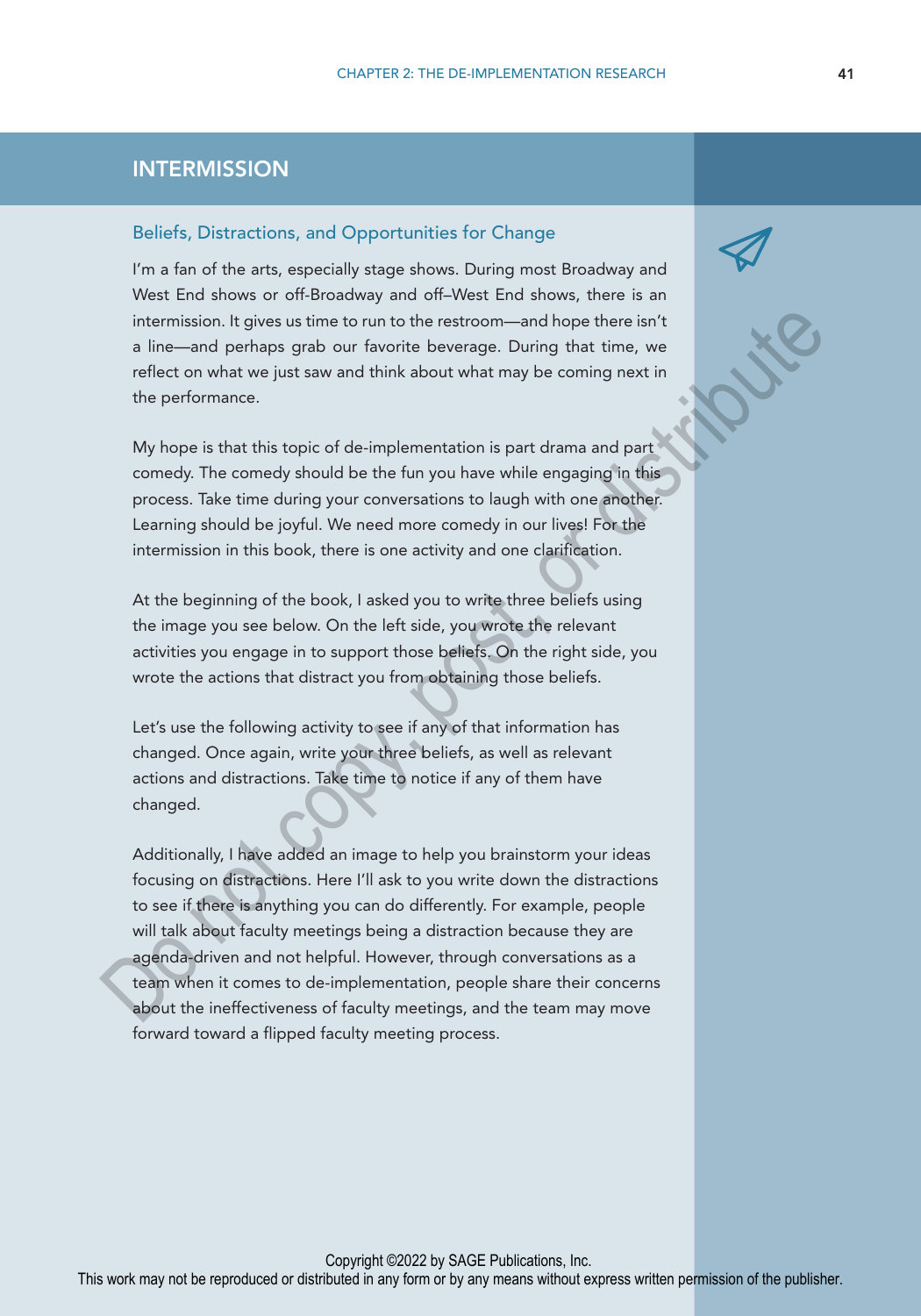

Copyright ©2022 by SAGE Publications, Inc.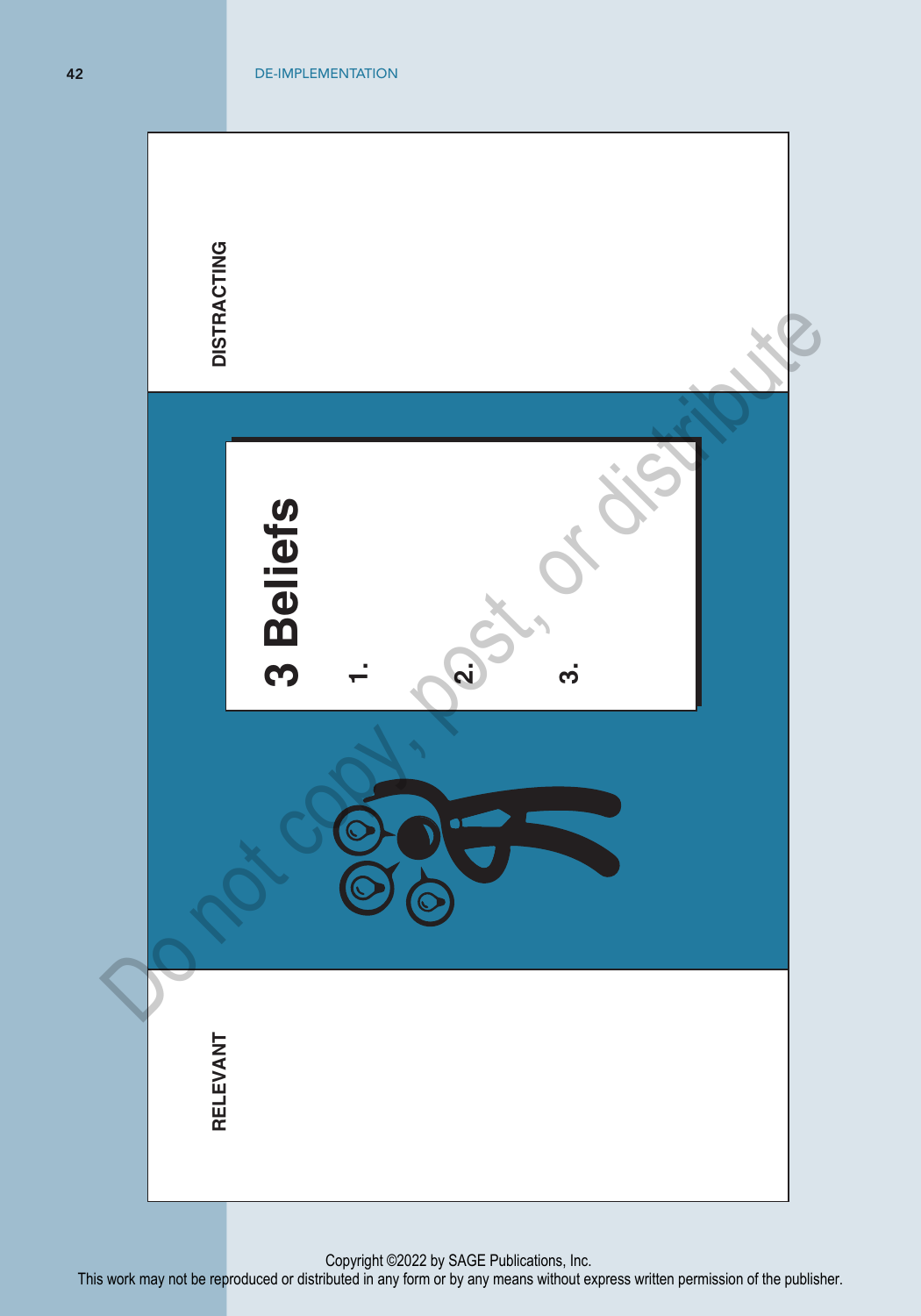

Copyright ©2022 by SAGE Publications, Inc.